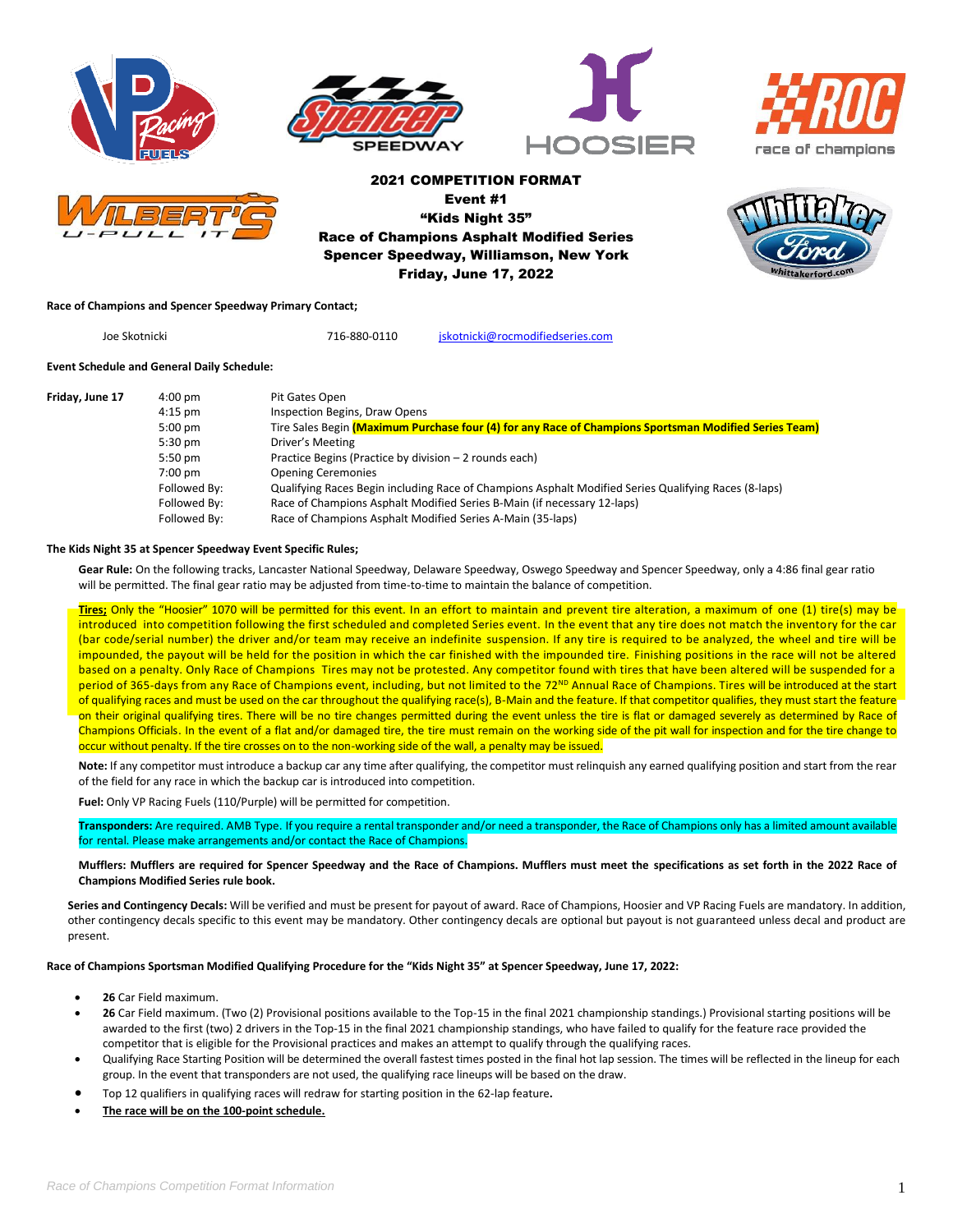## **Event Specific Rules / Qualifying and Race Procedures for the " Kids Night 35" at Spencer Speedway (including Time Trials, Qualifying Races, B-Mains and the 35-lap Feature):**

- The Timed Hot Lap Session will consist of two (2) consecutive green laps with the best recorded lap time being the time of record.
- Qualifying Races will consist of 8 green flag laps. Caution laps will not count.
- All original starts will be side-by-side off turn four at an area designated in the driver's meeting that will be the Start Point until the green flag is displayed.
- All restarts will be in the restart area designated in the driver's meeting.
- The front row must maintain the pace established by the pace car and will be instructed to do so on the one-way and race channel radio. If in the judgment of the Race of Champions Officials, the pace is not maintained a penalty and/or penalties may be issued.
- There will be no "Free Pass" candidate in Qualifying and/or Non-Qualifying Races.
- The races may be extended past their scheduled distance with a green-white-checker finish.
- The Kids Night 35 at Spencer Speedway will be a 35-lap race. Cautions laps will not count. The race may be extended past the advertised distance in the event it needs to be concluded with a green-white-checker finish.
- There will be a four (4) wide pace lap. Odd numbered rows pull to the outside, even numbered rows pull up and fill in. This will be instructed over the one-way and race channel radio.
- The front row must maintain the pace established by the pace car and will be signaled to do so, on the one-way radio, if in the judgment of the Race of Champions Officials, the pace is not maintained a penalty and/or penalties may be issued.
- The leader is the control car on all starts and/or restarts. The leader of the race, including on the original start will have "choice" and be signaled on the oneway radio to choose the inside or outside lane prior to reaching the start/finish line. Only the leader has choice, all other competitors must hold their respective restart position in line behind the leader.
- All restarts until the completion of lap 35 will be double-file with lead lap cars to the front lapped cars will drop to the inside under caution and rejoin the field beginning after the last car on the lead lap in their order of running on the race track at the time of the caution.
- You may not lose a lap under caution during this event.
- When the caution is displayed or yellow lights are illuminated, get into single-file order, you will be instructed over the one-way radio when it is time to go double-file and/or restart single file.
- If at any time the red flag is displayed and competitors are signaled to stop due to a red flag condition, cars must come to a complete stop. After the field is stopped and is under control, competitors will be instructed over the one-way radio and any vehicle not involved in the red flag incident that needs to pit for service, will be able to pull up to a designated location prior to being released to the pit area on the one-way radio. Any car that pits during the red flag period will be required to restart at the tail end of the field. If any car pits during a red flag situation without following the instruction over the one-way radio, a one (1)-lap penalty may be issued.
- There will be one (1) car eligible for the 'Free Pass Reward' on each caution. The only car eligible will be the first car one (1) lap down. The 'Free Pass' car will be signaled over the one-way radio to pull up behind the pace car, but must not proceed past the pace car until instructed to do so on the one-way radio.
- The race may extend past the advertised 35-lap distance and could end with a green-white-checker finish. There may be multiple attempts at a green-whitechecker finish, however, if the leader receives the white flag and the caution is displayed or the yellow lights are illuminated during the white flag lap the cars will be scored on the basis of their track position. PASSING WILL NOT BE PERMITTED, provided the cars maintain a reasonable speed considering the track conditions. Any cars that may be involved and/or the result of the caution will be scored in their respective position following the incident.
- **One-way radios are mandatory. The one-way frequency will be 454.000. A two-way radio system may be used provided the spotter and/or crew chief monitor the one-way and/or race channel frequency. The race channel frequency will be announced at the event.**
- Cars breaking under green flag conditions may exit the race track at any pit entrance / exit.
- It is mandatory to have the following decals on both sides of the car (Race of Champions, Ferris, Sunoco and Hoosier) and the driver must have display (Race of Champions, Ferris, Sunoco and Hoosier) on their driver's uniform.
- To be eligible for other available contingencies you must run the decals. Included is a guided map for two available options to place decals on your vehicle.
- Immediately following the conclusion of the event, the first place car needs to go to the scale first, then we need second and third to the scales and to victory lane. Additional vehicles and/or competitors may be signaled to inspection over the one-way radio following the conclusion of the even
- Race of Champions Officials reserve the right to alter the rules of this and/or any event, provided the competitors are given notice (in advance and/or over the one-way radio) due to any circumstance that require such a change or alteration.

#### **Technical Inspection:**

• Inspection at Spencer Speedway will take place at 4:15 pm on Friday, June 17, 2022;

#### **Inspection to be prepared for:**

- Safety and General Inspection Carburetor Inspection
- General Body Inspection Pre-Race Engine Inspection
- Fuel Samples from Fuel Cell Overall Inspection

**\*\*\* Note:** There will be post-race inspection in the designated inspection area following the completion of Victory Lane Ceremonies.

#### **Race Weights:**

- Sportsman Modified Engines Pre-Race = 2,600 lbs. / 56% Left Side Cars may be scaled post-race for analysis
	- Sportsman Modified "604" GM Crate Engine = 2,650 lbs. / 56% Left Side Cars may be scaled post-race for analysis
- Cars may be required to scale at any time during the event. For this event, cars must be scaled following their final practice run and prior to the start of the feature. If any car fails to meet the required weight or scale during a mandated time they must start the next event in which they are scheduled to compete from the rear of the field.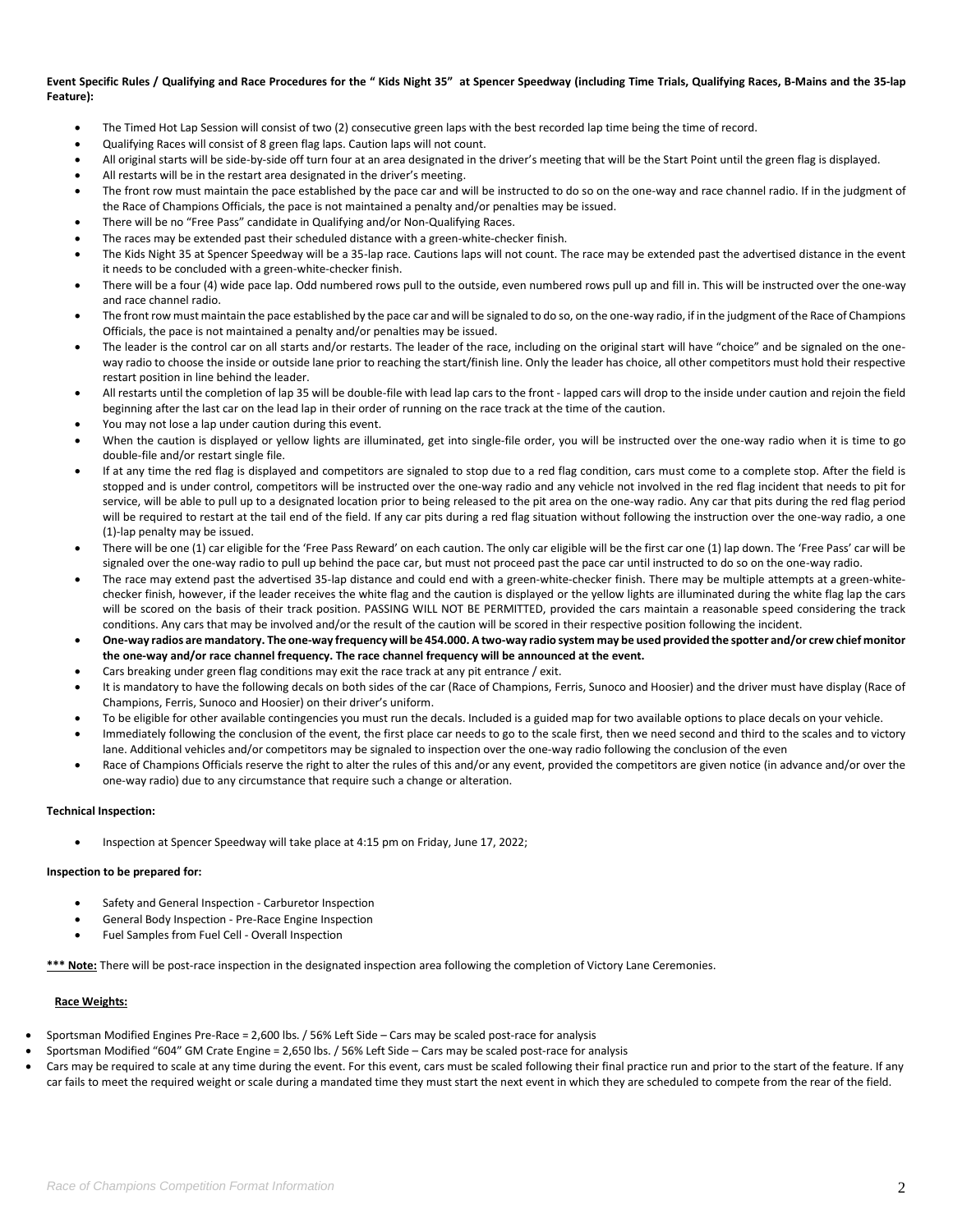## **"Kids Night 35" at Spencer Speedway Starting Lineup:**

| 1.) Qualifying Race (Redraw)  | 2.) Qualifying Race (Redraw)  |
|-------------------------------|-------------------------------|
| 3.) Qualifying Race (Redraw)  | 4.) Qualifying Race (Redraw)  |
| 5.) Qualifying Race (Redraw)  | 6.) Qualifying Race (Redraw)  |
| 7.) Qualifying Race (Redraw)  | 8.) Qualifying Race (Redraw)  |
| 9.) Qualifying Race (Redraw)  | 10.) Qualifying Race (Redraw) |
| 11.) Qualifying Race (Redraw) | 12.) Qualifying Race (Redraw) |
| 13.) Qualifying Race          | 14.) Qualifying Race          |
| 15.) Qualifying Race          | 16.) Qualifying Race          |
| 17.) Qualifying Race          | 18.) Qualifying Race          |
| 19.) Qualifying Race          | 20.) Qualifying Race          |
| 21.) Qualifying Race (B-Main) | 22.) Qualifying Race (B-Main) |
| 23.) Qualifying Race (B-Main) | 24.) Qualifying Race (B-Main) |
| 25.) Provisional              | 26.) Provisional              |
|                               |                               |

## Kids Night "35" pay out:

**Note: For this event, pay off will be made by the track at the conclusion of the event. Only the driver or owner may pick up the** 

| pay off and must sign for it. |         |  |  |
|-------------------------------|---------|--|--|
| 1                             | \$2,000 |  |  |
| 2                             | \$1,250 |  |  |
| 3                             | \$1,000 |  |  |
| 4                             | \$800   |  |  |
| 5                             | \$700   |  |  |
| 6                             | \$600   |  |  |
| $\overline{7}$                | \$550   |  |  |
| 8                             | \$500   |  |  |
| 9                             | \$450   |  |  |
| 10                            | \$400   |  |  |
| 11                            | \$300   |  |  |
| 12                            | \$200   |  |  |
| 13                            | \$200   |  |  |
| 14                            | \$200   |  |  |
| 15                            | \$200   |  |  |
| 16                            | \$200   |  |  |
| 17                            | \$200   |  |  |
| 18                            | \$200   |  |  |
| 19                            | \$200   |  |  |
| 20                            | \$200   |  |  |
| 21                            | \$200   |  |  |
| 22                            | \$200   |  |  |
| 23                            | \$200   |  |  |
| 24                            | \$200   |  |  |
| 25                            | \$200   |  |  |
| 26                            | \$200   |  |  |
|                               |         |  |  |

#### **2022 Race of Champions Sportsman Modified Series Schedule; NP=Non-Point event / SP = Show Up Point event**

# *\*All events subject to change.*

| <b>DATE</b>            | <b>TRACK</b>                   | <b>LAPS</b> | <b>POINT SCHEDULE</b> | <b>TIRE</b> | <b>WINNER</b> |
|------------------------|--------------------------------|-------------|-----------------------|-------------|---------------|
| Friday, June 17        | Spencer Speedway               | 35          | 100                   | 1070        |               |
| Saturday, July 9       | Holland International Speedway | 50          | 100                   | 1070        |               |
| Friday, August 5       | Spencer Speedway               | 30          | 100                   | 1070        |               |
| Saturday, August 6     | Chemung Speedrome              | 51          | 100                   | 1070        |               |
| Friday, August 19      | Spencer Speedway               | 35          | 100                   | 1070        |               |
| Saturday, August 27    | Holland International Speedway | 50          | 100                   | 1070        |               |
| Friday, September 2    | Spencer Speedway               | 41          | 100                   | 1070        |               |
| Saturday, September 24 | Lake Erie Speedway             | 54          | 150                   | 1070        |               |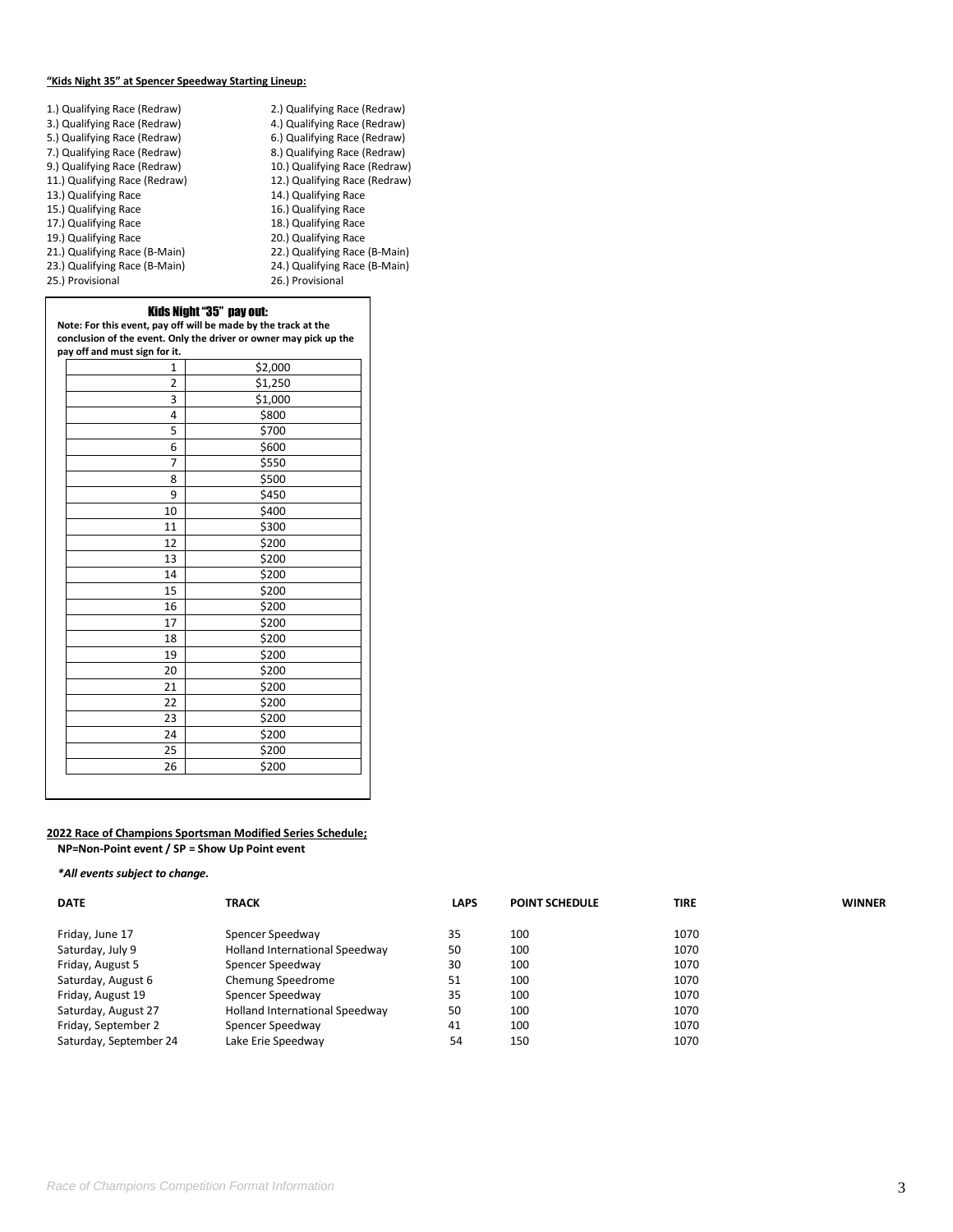# **2022 Decal and Contingency Award Programs**

- More partners and awards may be added during the season.
- In order to be eligible for awards teams must display decal on left and right side of car in a visible location near the A-Pillar.
- No alterations may be made to decals and logos may not be reproduced or incorporated into wraps.
- If the initial winner of an award is not running the decal, all awards will shift to the next eligible competitor as specified above.



• **Mandatory for all competitors on top/forward corner of door (first, second, third and fourth decal):**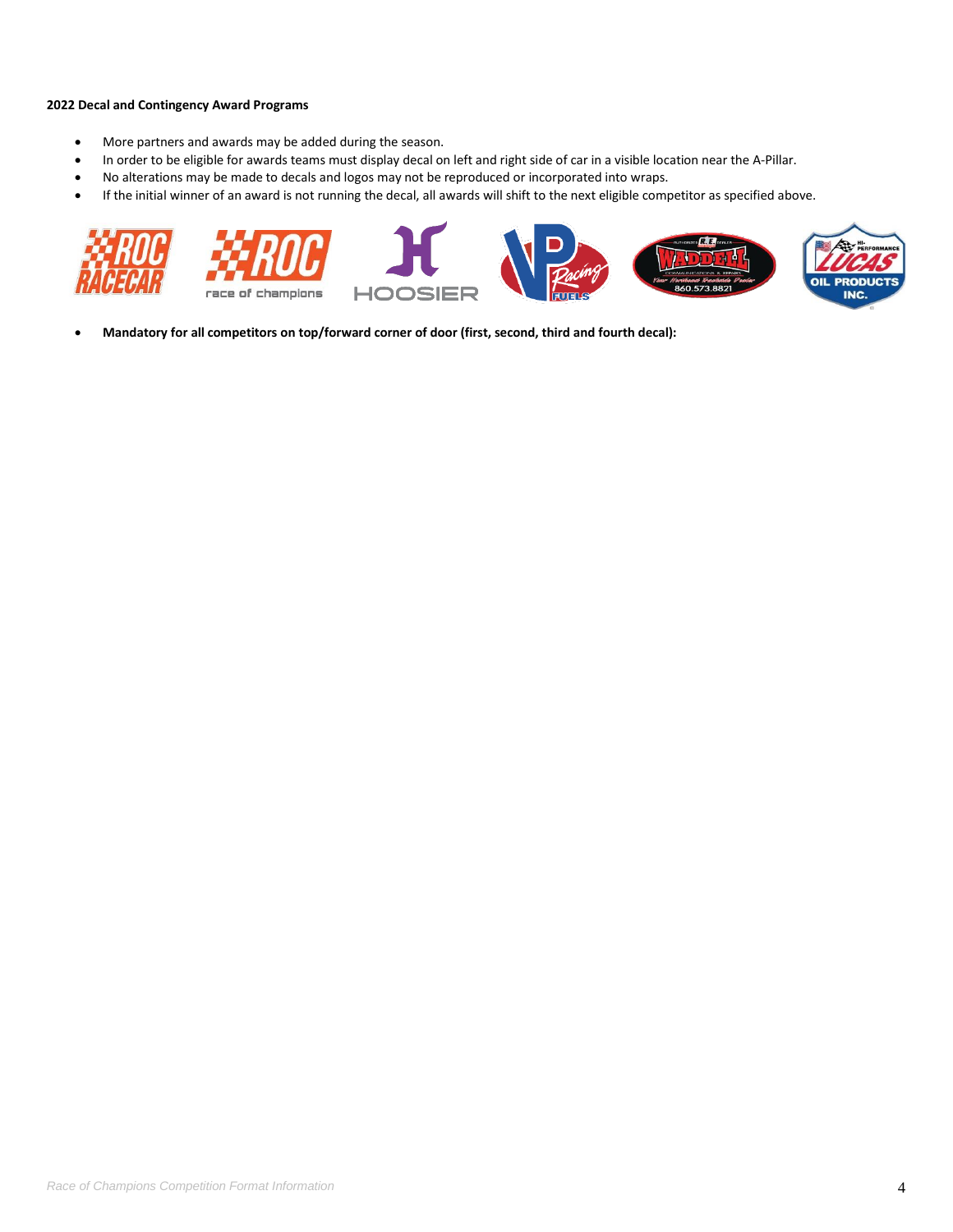



# **RACE OF CHAMPIONS ASPHALT MODIFIED SERIES GENERAL TIRE POLICY AND GENERAL TIRE TRANSPORT POLICY – EDITIED FOR 2022**

- **The Race of Champions Sportsman Modified Series may keep six (6) tires per team in their inventory, beginning Friday June 17, 2022 to any team. Race of Champions may choose to impound tires and is considering this option based on available storage.**
- **Only tires that are purchased at the event, on the day of the race may be introduced into competition and later transport / storage. Race events following the June 17, 2022 event at Spencer Speedway event will become one (1) tire events, unless announced otherwise. Please note that any "new" cars to the series may have the ability to purchase four (4) tires for an event based on availability.**
- **If inventory / storage is used - Tires must be signed in and out for inventory purposes.**
- **All wheels and unmounted tires must be labeled (inside unmounted tires) with car number and/or team name.**
- **Inventoried tires will not be released at any event until the tires are released from the sale of new tires.**
- **The Race of Champions will establish groups for tire purchase;**

**The groups will be determined based on a draw at the first event (the same draw that is used for establishing groups for qualifying). The draw must be complete before tire sales begin. If a team representative has not drawn prior to the time tire sales begin, they will be drawn for and place in the group in accordance with that draw.**

**For the remainder of the season, the tire groups will be established, divided into 4 groups.**

**Each group will have ten (10) minutes each to choose and measure tires before the next group is permitted to enter.** 

**Only two (2) team members will be permitted in the tire impound sale area for any group at any time.**

**Teams will be required to sign out each tire upon purchase and registration of the tire for the event.**

**After each event, the groups will rotate order. The established tire selection order for the first event will be Group 1; followed by Group 2; followed by Group 3; followed by Group 4. The order for the second event will be Group 2; followed by Group 3; followed by Group 4; followed by Group 1.**

**The lineup from the first event will be maintained and as any new team(s) enter any race, the team will draw and be placed in a group, based on the initial draw at the first event and remain in that group for the remainder of the season.**

• **Beginning with event for the 2018 season, any tire that is written on in any manner will not be eligible for return and/or trade during the initial sizing process. Please consider using tape to mark your tires during the purchase, mounting and sizing process. Tires must not be written on.**

**\*\*\* TIRES MAY NOT BE RETURNED – THIS IS A HOOSIER RACING TIRE POLICY \*\*\***